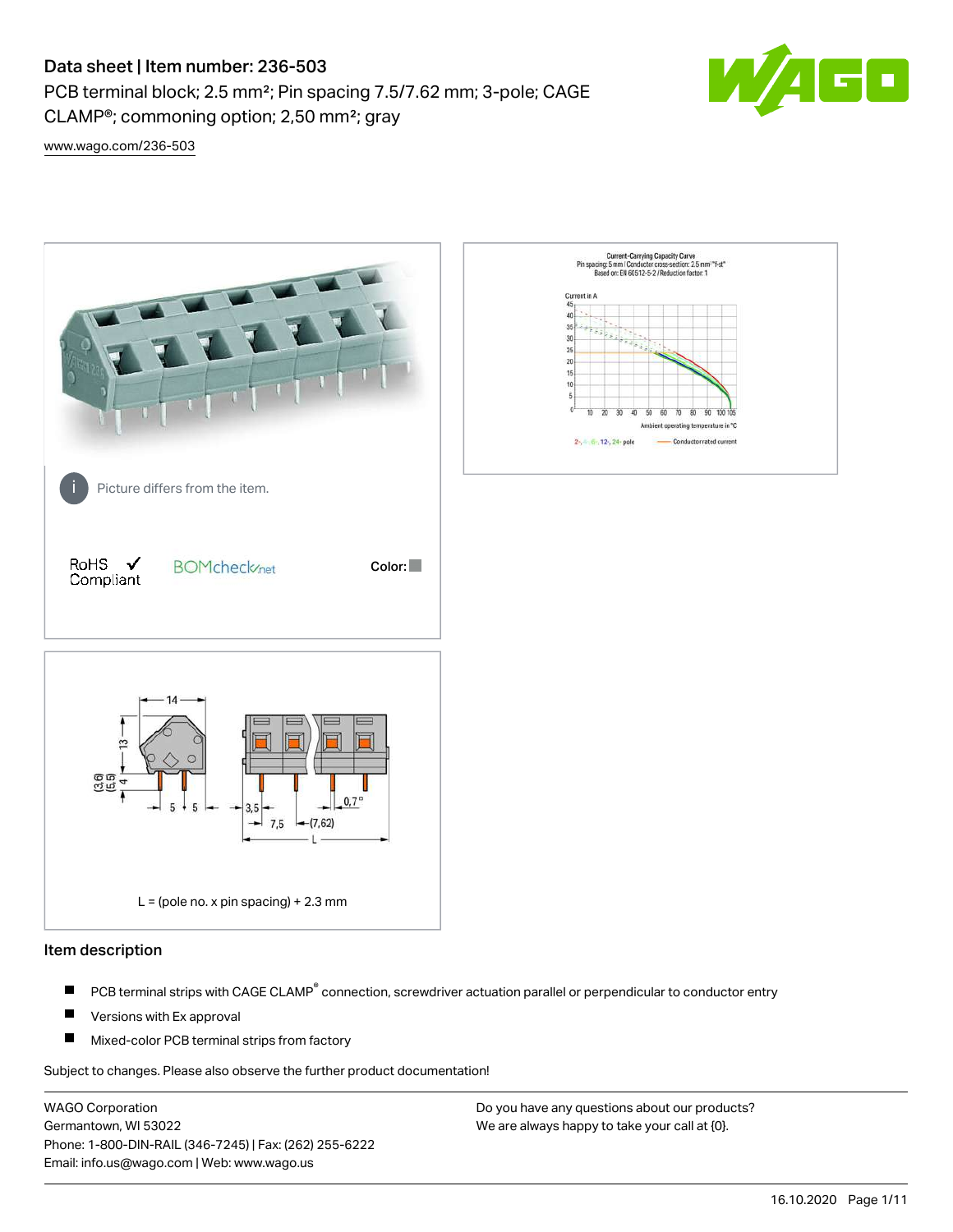

- $\blacksquare$ Operating tools for factory wiring
- $\blacksquare$ 45° conductor entry angle permits a wide range of applications and wiring options
- $\blacksquare$ Set to metric or inch pin spacing by compressing PCB terminal strips or pulling them apart

## Data

## Electrical data

### Ratings per IEC/EN 60664-1

| Ratings per                 | IEC/EN 60664-1                                                        |
|-----------------------------|-----------------------------------------------------------------------|
| Rated voltage (III / 3)     | 400 V                                                                 |
| Rated surge voltage (III/3) | 6 <sub>kV</sub>                                                       |
| Rated voltage (III/2)       | 630 V                                                                 |
| Rated surge voltage (III/2) | 6 <sub>k</sub> V                                                      |
| Nominal voltage (II/2)      | 1000V                                                                 |
| Rated surge voltage (II/2)  | 6 kV                                                                  |
| Rated current               | 24 A                                                                  |
| Legend (ratings)            | $(III / 2)$ $\triangle$ Overvoltage category III / Pollution degree 2 |

### Ratings per UL 1059

| Approvals per                  | UL 1059 |
|--------------------------------|---------|
| Rated voltage UL (Use Group B) | 300 V   |
| Rated current UL (Use Group B) | 15 A    |
| Rated voltage UL (Use Group D) | 300 V   |
| Rated current UL (Use Group D) | 10 A    |

### Ratings per CSA

| Approvals per                   | CSA   |
|---------------------------------|-------|
| Rated voltage CSA (Use Group B) | 300 V |
| Rated current CSA (Use Group B) | 15 A  |
| Rated voltage CSA (Use Group D) | 300 V |
| Rated current CSA (Use Group D) | 10 A  |

### Connection data

| Connection technology | CAGE CLAMP                              |
|-----------------------|-----------------------------------------|
| Actuation type        | Operating tool                          |
| Solid conductor       | $0.08$ 2.5 mm <sup>2</sup> / 28  12 AWG |

Subject to changes. Please also observe the further product documentation!

| <b>WAGO Corporation</b>                                | Do you have any questions about our products? |
|--------------------------------------------------------|-----------------------------------------------|
| Germantown, WI 53022                                   | We are always happy to take your call at {0}. |
| Phone: 1-800-DIN-RAIL (346-7245)   Fax: (262) 255-6222 |                                               |
| Email: info.us@wago.com   Web: www.wago.us             |                                               |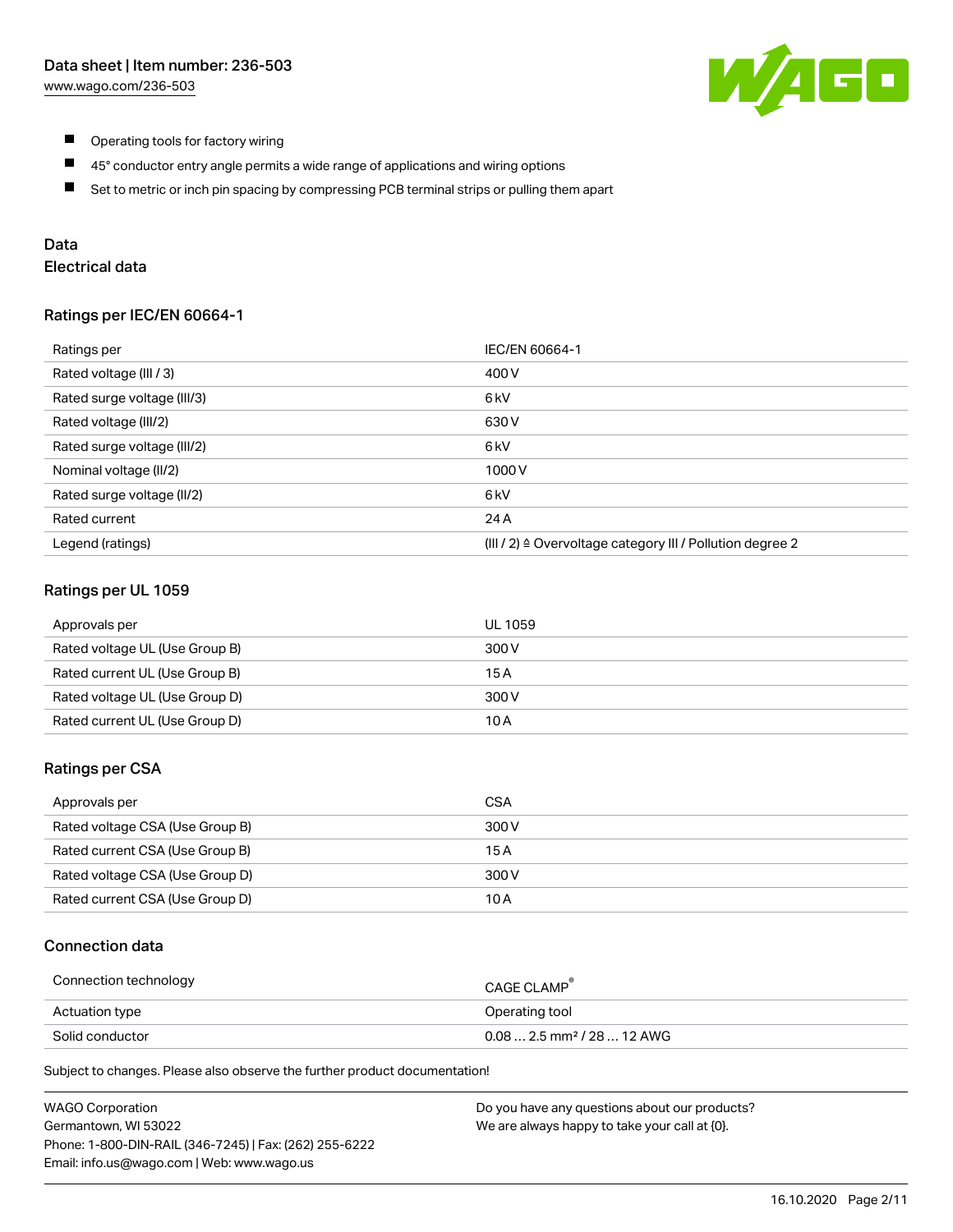## Data sheet | Item number: 236-503

[www.wago.com/236-503](http://www.wago.com/236-503)



| Fine-stranded conductor                           | $0.08$ 2.5 mm <sup>2</sup> / 28  12 AWG |
|---------------------------------------------------|-----------------------------------------|
| Fine-stranded conductor; with insulated ferrule   | $0.251.5$ mm <sup>2</sup>               |
| Fine-stranded conductor; with uninsulated ferrule | $0.251.5$ mm <sup>2</sup>               |
| Strip length                                      | $56$ mm / 0.2  0.24 inch                |
| Conductor connection direction to PCB             | 45°                                     |
| Pole No.                                          | 3                                       |
| Total number of connection points                 | 3                                       |
| Total number of potentials                        | 3                                       |
| Number of connection types                        |                                         |
| Number of levels                                  |                                         |
| Note (conductor cross-section)                    | 12 AWG: THHN, THWN                      |

## Physical data

| Pin spacing                          | 7.5/7.62 mm / 0.295/0.3 inch |
|--------------------------------------|------------------------------|
| Width                                | 24.8 mm / 0.976 inch         |
| Height                               | 17 mm / 0.669 inch           |
| Height from the surface              | 13 mm / 0.512 inch           |
| Depth                                | 14 mm / 0.551 inch           |
| Solder pin length                    | 4 mm                         |
| Solder pin dimensions                | $0.7 \times 0.7$ mm          |
| Drilled hole diameter with tolerance | $1.1$ <sup>(+0.1)</sup> mm   |

## PCB contact

| PCB contact                         | THT                                      |
|-------------------------------------|------------------------------------------|
| Solder pin arrangement              | over the entire terminal strip (in-line) |
| Number of solder pins per potential |                                          |

### Material Data

| Color                       | gray                                  |
|-----------------------------|---------------------------------------|
| Material group              |                                       |
| Insulation material         | Polyamide (PA66)                      |
| Flammability class per UL94 | V <sub>0</sub>                        |
| Clamping spring material    | Chrome nickel spring steel (CrNi)     |
| Contact material            | Electrolytic copper $(E_{\text{CL}})$ |
| Contact plating             | tin-plated                            |
| Fire load                   | 0.061 MJ                              |

Subject to changes. Please also observe the further product documentation!

| <b>WAGO Corporation</b>                                | Do you have any questions about our products? |
|--------------------------------------------------------|-----------------------------------------------|
| Germantown, WI 53022                                   | We are always happy to take your call at {0}. |
| Phone: 1-800-DIN-RAIL (346-7245)   Fax: (262) 255-6222 |                                               |
| Email: info.us@wago.com   Web: www.wago.us             |                                               |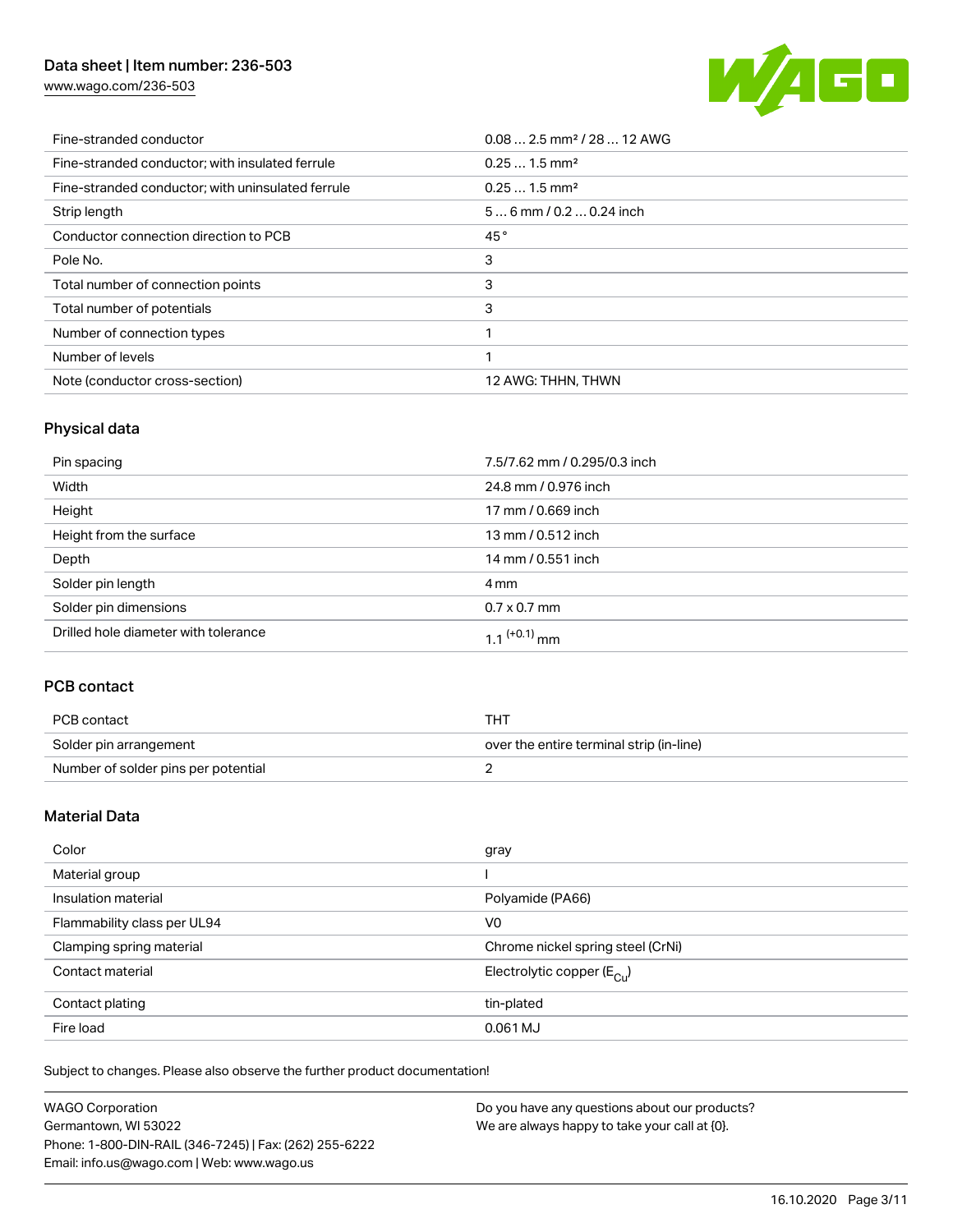[www.wago.com/236-503](http://www.wago.com/236-503)



| Weight                            | 3.4 <sub>q</sub> |
|-----------------------------------|------------------|
| <b>Environmental Requirements</b> |                  |
| Limit temperature range           | -60  +105 °C     |

## Commercial data

| Product Group         | 4 (Printed Circuit) |
|-----------------------|---------------------|
| Packaging type        | <b>BOX</b>          |
| Country of origin     | CН                  |
| <b>GTIN</b>           | 4044918772204       |
| Customs tariff number | 85369010000         |

## Approvals / Certificates

### Country specific Approvals

| Logo | Approval                                      | <b>Additional Approval Text</b> | Certificate<br>name |
|------|-----------------------------------------------|---------------------------------|---------------------|
| KEMA | <b>CCA</b><br><b>DEKRA Certification B.V.</b> | EN 60947                        | 2168090.01          |
|      | <b>CCA</b><br><b>DEKRA Certification B.V.</b> | EN 60947                        | NTR NL-<br>7109     |
|      | <b>CCA</b><br>DEKRA Certification B.V.        | EN 60998                        | NTR NL-<br>7195     |
|      | <b>CSA</b><br><b>DEKRA Certification B.V.</b> | C22.2 No. 158                   | 1673957             |

#### Ship Approvals

|                                                                            |                     |                                 | Certificate |
|----------------------------------------------------------------------------|---------------------|---------------------------------|-------------|
| Logo                                                                       | Approval            | <b>Additional Approval Text</b> | name        |
|                                                                            | BV                  | <b>IEC 60998</b>                | 11915/D0    |
| 嚩<br><b>BUREAU</b>                                                         | Bureau Veritas S.A. |                                 | BV          |
|                                                                            | <b>DNV GL</b>       |                                 | TAE000016Z  |
| Subject to changes. Please also observe the further product documentation! |                     |                                 |             |

| <b>WAGO Corporation</b>                                | Do you have any questions about our products? |
|--------------------------------------------------------|-----------------------------------------------|
| Germantown, WI 53022                                   | We are always happy to take your call at {0}. |
| Phone: 1-800-DIN-RAIL (346-7245)   Fax: (262) 255-6222 |                                               |
| Email: info.us@wago.com   Web: www.wago.us             |                                               |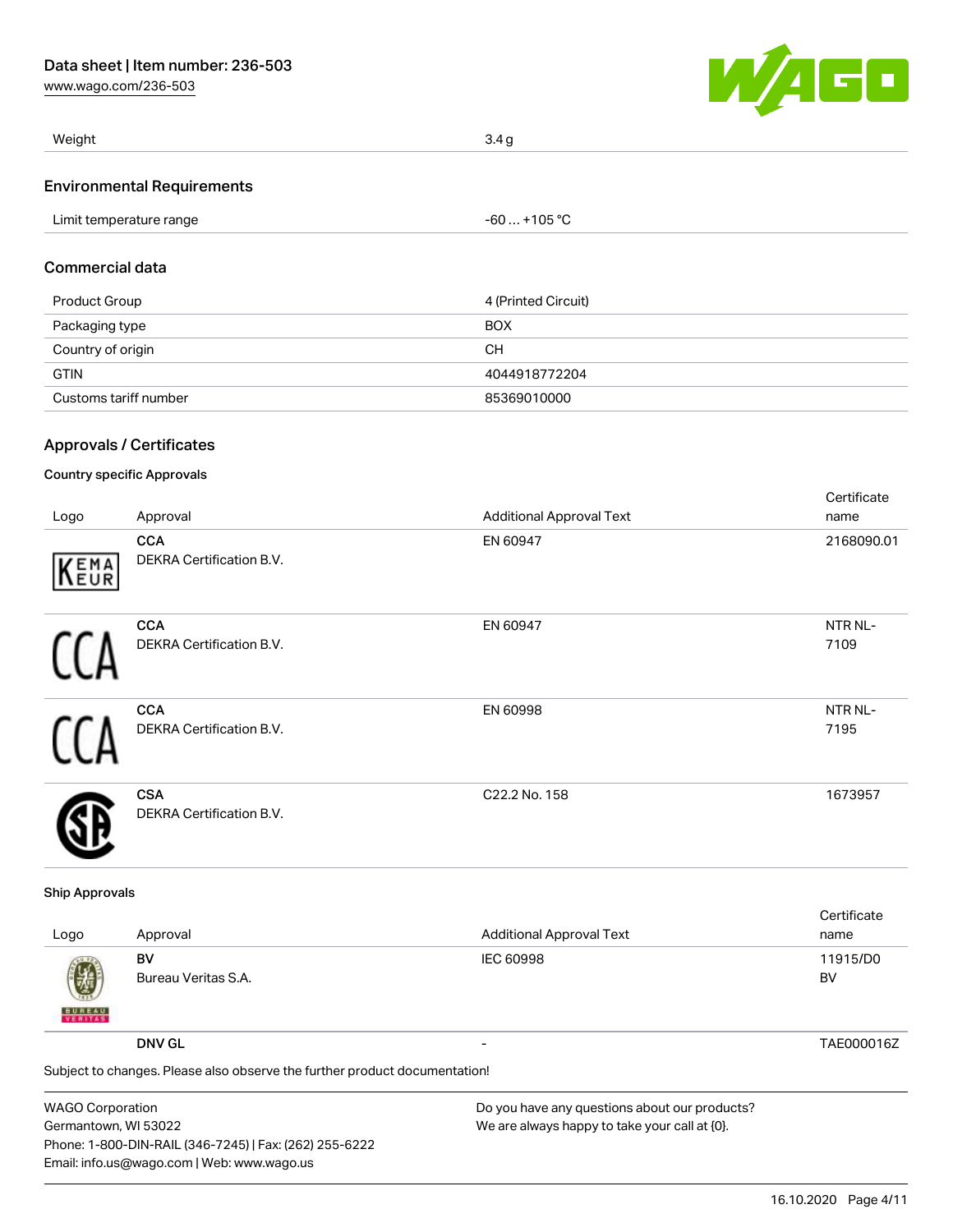

Det Norske Veritas, Germanischer Lloyd

### UL-Approvals

|                                    |                                |                                 | Certificate |
|------------------------------------|--------------------------------|---------------------------------|-------------|
| Logo                               | Approval                       | <b>Additional Approval Text</b> | name        |
|                                    | UR                             | <b>UL 1059</b>                  | 20180629-   |
| Б<br>◡<br>$\overline{\phantom{a}}$ | Underwriters Laboratories Inc. |                                 | E45172      |

## Counterpart

### Compatible products

Email: info.us@wago.com | Web: www.wago.us

#### tools

|                                                                                                           | Item no.: 210-657<br>Operating tool; Blade: 3.5 x 0.5 mm; with a partially insulated shaft; short; multicoloured                                                                   |                                                                                                | www.wago.com/210-657             |
|-----------------------------------------------------------------------------------------------------------|------------------------------------------------------------------------------------------------------------------------------------------------------------------------------------|------------------------------------------------------------------------------------------------|----------------------------------|
|                                                                                                           | Item no.: 210-658<br>Operating tool; Blade: 3.5 x 0.5 mm; with a partially insulated shaft; angled; short; multicoloured                                                           |                                                                                                | www.wago.com/210-658             |
|                                                                                                           | Item no.: 210-720<br>Operating tool; Blade: 3.5 x 0.5 mm; with a partially insulated shaft; multicoloured                                                                          |                                                                                                | www.wago.com/210-720             |
|                                                                                                           | Item no.: 236-332<br>Operating tool; natural                                                                                                                                       |                                                                                                | www.wago.com/236-332             |
|                                                                                                           | Item no.: 236-335<br>Operating tool; gray                                                                                                                                          |                                                                                                | www.wago.com/236-335             |
| check                                                                                                     |                                                                                                                                                                                    |                                                                                                |                                  |
|                                                                                                           | Item no.: 231-125<br>Testing plug module with contact stud; Pin spacing 7.62 mm / 0.3 in; 2,50 mm <sup>2</sup> ; orange                                                            |                                                                                                | www.wago.com/231-125             |
|                                                                                                           | Item no.: 231-161<br>Testing plug module with contact stud; for 236 Series; Pin spacing 7.5 mm / 0.295 in; gray                                                                    |                                                                                                | www.wago.com/231-161             |
|                                                                                                           | Marking accessories                                                                                                                                                                |                                                                                                |                                  |
|                                                                                                           | Item no.: 210-332/750-020<br>Marking strips; as a DIN A4 sheet; MARKED; 1-20 (80x); Height of marker strip: 3 mm; Strip length 182<br>mm; Horizontal marking; Self-adhesive; white |                                                                                                | www.wago.com/210-332<br>/750-020 |
|                                                                                                           | Subject to changes. Please also observe the further product documentation!                                                                                                         |                                                                                                |                                  |
| <b>WAGO Corporation</b><br>Germantown, WI 53022<br>Phone: 1-800-DIN-RAIL (346-7245)   Fax: (262) 255-6222 |                                                                                                                                                                                    | Do you have any questions about our products?<br>We are always happy to take your call at {0}. |                                  |

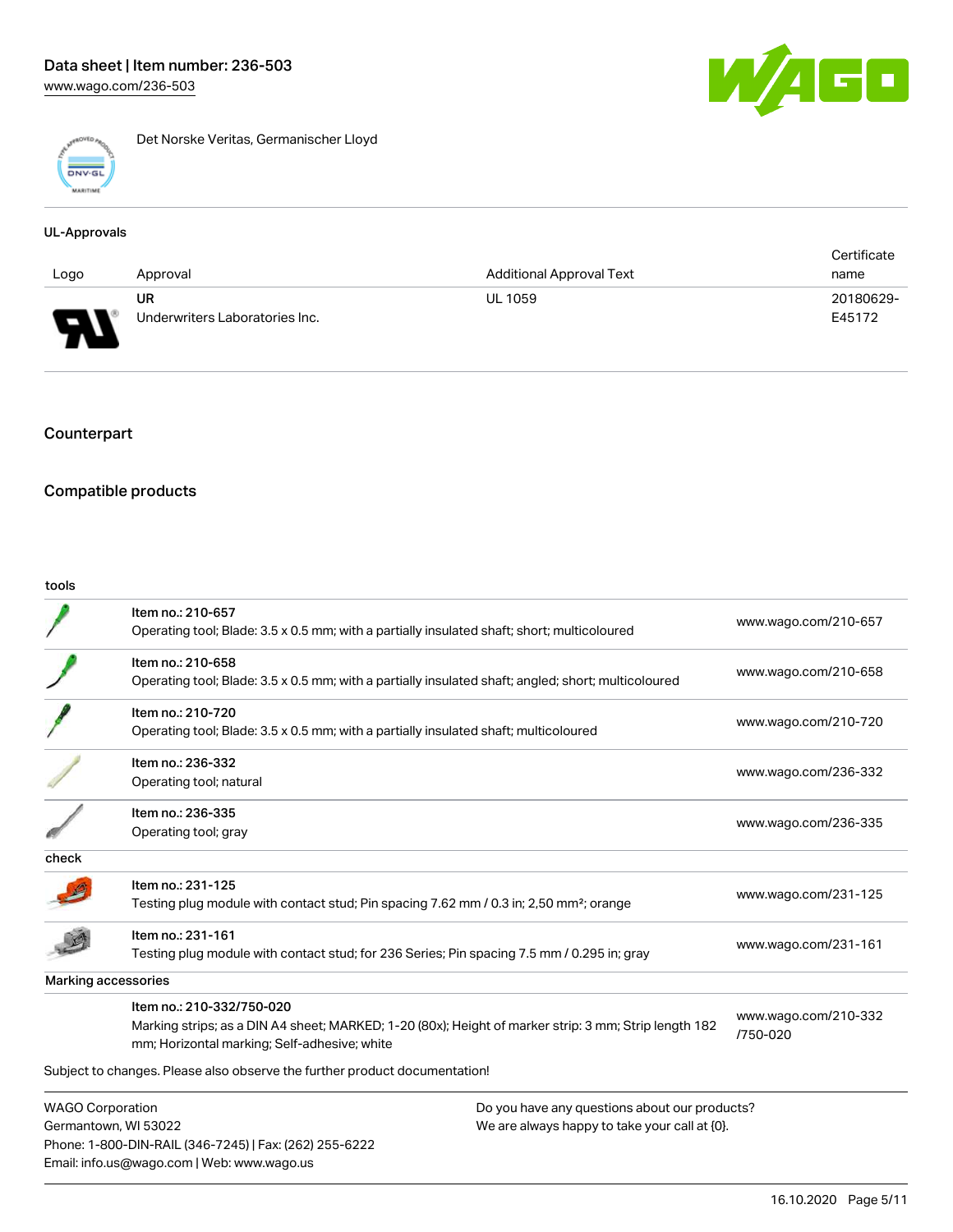

|         | Item no.: 210-332/762-020                                                                                                                                                                         |                                  |
|---------|---------------------------------------------------------------------------------------------------------------------------------------------------------------------------------------------------|----------------------------------|
|         | Marking strips; as a DIN A4 sheet; MARKED; 1-20 (80x); Height of marker strip: 3 mm; Strip length 182<br>mm; Horizontal marking; Self-adhesive; white                                             | www.wago.com/210-332<br>/762-020 |
| ferrule |                                                                                                                                                                                                   |                                  |
|         | Item no.: 216-101<br>Ferrule; Sleeve for 0.5 mm <sup>2</sup> / AWG 22; uninsulated; electro-tin plated; silver-colored                                                                            | www.wago.com/216-101             |
|         | Item no.: 216-102<br>Ferrule; Sleeve for 0.75 mm <sup>2</sup> / AWG 20; uninsulated; electro-tin plated; silver-colored                                                                           | www.wago.com/216-102             |
|         | Item no.: 216-103<br>Ferrule; Sleeve for 1 mm <sup>2</sup> / AWG 18; uninsulated; electro-tin plated                                                                                              | www.wago.com/216-103             |
|         | Item no.: 216-104<br>Ferrule; Sleeve for 1.5 mm <sup>2</sup> / AWG 16; uninsulated; electro-tin plated; silver-colored                                                                            | www.wago.com/216-104             |
|         | Item no.: 216-121<br>Ferrule; Sleeve for 0.5 mm <sup>2</sup> / AWG 22; uninsulated; electro-tin plated; silver-colored                                                                            | www.wago.com/216-121             |
|         | Item no.: 216-122<br>Ferrule; Sleeve for 0.75 mm <sup>2</sup> / AWG 20; uninsulated; electro-tin plated; silver-colored                                                                           | www.wago.com/216-122             |
|         | Item no.: 216-123<br>Ferrule; Sleeve for 1 mm <sup>2</sup> / AWG 18; uninsulated; electro-tin plated; silver-colored                                                                              | www.wago.com/216-123             |
|         | Item no.: 216-124<br>Ferrule; Sleeve for 1.5 mm <sup>2</sup> / AWG 16; uninsulated; electro-tin plated                                                                                            | www.wago.com/216-124             |
|         | Item no.: 216-131<br>Ferrule; Sleeve for 0.25 mm <sup>2</sup> / AWG 24; uninsulated; electro-tin plated; silver-colored                                                                           | www.wago.com/216-131             |
|         | Item no.: 216-132<br>Ferrule; Sleeve for 0.34 mm <sup>2</sup> / AWG 24; uninsulated; electro-tin plated                                                                                           | www.wago.com/216-132             |
|         | Item no.: 216-141<br>Ferrule; Sleeve for 0.5 mm <sup>2</sup> / 20 AWG; uninsulated; electro-tin plated; electrolytic copper; gastight<br>crimped; acc. to DIN 46228, Part 1/08.92                 | www.wago.com/216-141             |
|         | Item no.: 216-142<br>Ferrule; Sleeve for 0.75 mm <sup>2</sup> / 18 AWG; uninsulated; electro-tin plated; electrolytic copper; gastight<br>crimped; acc. to DIN 46228, Part 1/08.92                | www.wago.com/216-142             |
|         | Item no.: 216-143<br>Ferrule; Sleeve for 1 mm <sup>2</sup> / AWG 18; uninsulated; electro-tin plated; electrolytic copper; gastight<br>crimped; acc. to DIN 46228, Part 1/08.92                   | www.wago.com/216-143             |
|         | Item no.: 216-144<br>Ferrule; Sleeve for 1.5 mm <sup>2</sup> / AWG 16; uninsulated; electro-tin plated; electrolytic copper; gastight<br>crimped; acc. to DIN 46228, Part 1/08.92; silver-colored | www.wago.com/216-144             |
|         | Item no.: 216-151<br>Ferrule; Sleeve for 0.25 mm <sup>2</sup> / AWG 24; uninsulated; electro-tin plated                                                                                           | www.wago.com/216-151             |

Subject to changes. Please also observe the further product documentation!

WAGO Corporation Germantown, WI 53022 Phone: 1-800-DIN-RAIL (346-7245) | Fax: (262) 255-6222 Email: info.us@wago.com | Web: www.wago.us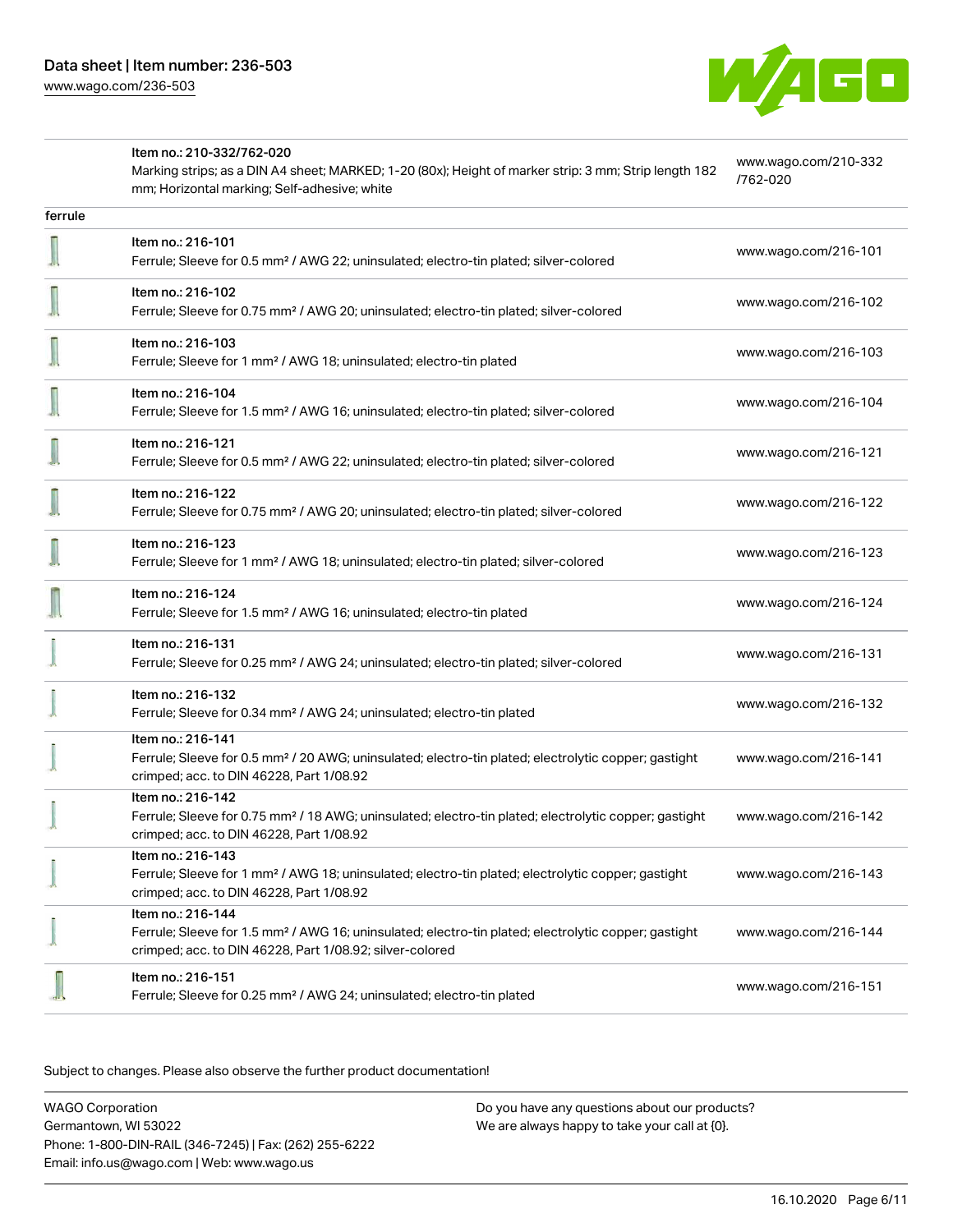# Data sheet | Item number: 236-503

[www.wago.com/236-503](http://www.wago.com/236-503)



| Item no.: 216-201<br>www.wago.com/216-201<br>Ferrule; Sleeve for 0.5 mm <sup>2</sup> / 20 AWG; insulated; electro-tin plated; white<br>Item no.: 216-202<br>www.wago.com/216-202<br>Ferrule; Sleeve for 0.75 mm <sup>2</sup> / 18 AWG; insulated; electro-tin plated; gray<br>Item no.: 216-203<br>www.wago.com/216-203<br>Ferrule; Sleeve for 1 mm <sup>2</sup> / AWG 18; insulated; electro-tin plated; red<br>Item no.: 216-204<br>www.wago.com/216-204<br>Ferrule; Sleeve for 1.5 mm <sup>2</sup> / AWG 16; insulated; electro-tin plated; black<br>Item no.: 216-221<br>www.wago.com/216-221<br>Ferrule; Sleeve for 0.5 mm <sup>2</sup> / 20 AWG; insulated; electro-tin plated; white<br>Item no.: 216-222<br>www.wago.com/216-222<br>Ferrule; Sleeve for 0.75 mm <sup>2</sup> / 18 AWG; insulated; electro-tin plated; gray<br>Item no.: 216-223<br>www.wago.com/216-223<br>Ferrule; Sleeve for 1 mm <sup>2</sup> / AWG 18; insulated; electro-tin plated; red<br>Item no.: 216-224<br>www.wago.com/216-224<br>Ferrule; Sleeve for 1.5 mm <sup>2</sup> / AWG 16; insulated; electro-tin plated; black<br>Item no.: 216-241<br>Ferrule; Sleeve for 0.5 mm <sup>2</sup> / 20 AWG; insulated; electro-tin plated; electrolytic copper; gastight<br>www.wago.com/216-241<br>crimped; acc. to DIN 46228, Part 4/09.90; white<br>Item no.: 216-242<br>Ferrule; Sleeve for 0.75 mm <sup>2</sup> / 18 AWG; insulated; electro-tin plated; electrolytic copper; gastight<br>www.wago.com/216-242<br>crimped; acc. to DIN 46228, Part 4/09.90; gray<br>Item no.: 216-243 |  |
|-----------------------------------------------------------------------------------------------------------------------------------------------------------------------------------------------------------------------------------------------------------------------------------------------------------------------------------------------------------------------------------------------------------------------------------------------------------------------------------------------------------------------------------------------------------------------------------------------------------------------------------------------------------------------------------------------------------------------------------------------------------------------------------------------------------------------------------------------------------------------------------------------------------------------------------------------------------------------------------------------------------------------------------------------------------------------------------------------------------------------------------------------------------------------------------------------------------------------------------------------------------------------------------------------------------------------------------------------------------------------------------------------------------------------------------------------------------------------------------------------------------------------------------------------------------------------|--|
|                                                                                                                                                                                                                                                                                                                                                                                                                                                                                                                                                                                                                                                                                                                                                                                                                                                                                                                                                                                                                                                                                                                                                                                                                                                                                                                                                                                                                                                                                                                                                                       |  |
|                                                                                                                                                                                                                                                                                                                                                                                                                                                                                                                                                                                                                                                                                                                                                                                                                                                                                                                                                                                                                                                                                                                                                                                                                                                                                                                                                                                                                                                                                                                                                                       |  |
|                                                                                                                                                                                                                                                                                                                                                                                                                                                                                                                                                                                                                                                                                                                                                                                                                                                                                                                                                                                                                                                                                                                                                                                                                                                                                                                                                                                                                                                                                                                                                                       |  |
|                                                                                                                                                                                                                                                                                                                                                                                                                                                                                                                                                                                                                                                                                                                                                                                                                                                                                                                                                                                                                                                                                                                                                                                                                                                                                                                                                                                                                                                                                                                                                                       |  |
|                                                                                                                                                                                                                                                                                                                                                                                                                                                                                                                                                                                                                                                                                                                                                                                                                                                                                                                                                                                                                                                                                                                                                                                                                                                                                                                                                                                                                                                                                                                                                                       |  |
|                                                                                                                                                                                                                                                                                                                                                                                                                                                                                                                                                                                                                                                                                                                                                                                                                                                                                                                                                                                                                                                                                                                                                                                                                                                                                                                                                                                                                                                                                                                                                                       |  |
|                                                                                                                                                                                                                                                                                                                                                                                                                                                                                                                                                                                                                                                                                                                                                                                                                                                                                                                                                                                                                                                                                                                                                                                                                                                                                                                                                                                                                                                                                                                                                                       |  |
|                                                                                                                                                                                                                                                                                                                                                                                                                                                                                                                                                                                                                                                                                                                                                                                                                                                                                                                                                                                                                                                                                                                                                                                                                                                                                                                                                                                                                                                                                                                                                                       |  |
|                                                                                                                                                                                                                                                                                                                                                                                                                                                                                                                                                                                                                                                                                                                                                                                                                                                                                                                                                                                                                                                                                                                                                                                                                                                                                                                                                                                                                                                                                                                                                                       |  |
|                                                                                                                                                                                                                                                                                                                                                                                                                                                                                                                                                                                                                                                                                                                                                                                                                                                                                                                                                                                                                                                                                                                                                                                                                                                                                                                                                                                                                                                                                                                                                                       |  |
| Ferrule; Sleeve for 1 mm <sup>2</sup> / AWG 18; insulated; electro-tin plated; electrolytic copper; gastight crimped; www.wago.com/216-243<br>acc. to DIN 46228, Part 4/09.90; red                                                                                                                                                                                                                                                                                                                                                                                                                                                                                                                                                                                                                                                                                                                                                                                                                                                                                                                                                                                                                                                                                                                                                                                                                                                                                                                                                                                    |  |
| Item no.: 216-244<br>Ferrule; Sleeve for 1.5 mm <sup>2</sup> / AWG 16; insulated; electro-tin plated; electrolytic copper; gastight<br>www.wago.com/216-244<br>crimped; acc. to DIN 46228, Part 4/09.90; black                                                                                                                                                                                                                                                                                                                                                                                                                                                                                                                                                                                                                                                                                                                                                                                                                                                                                                                                                                                                                                                                                                                                                                                                                                                                                                                                                        |  |
| Item no.: 216-262<br>Ferrule; Sleeve for 0.75 mm <sup>2</sup> / 18 AWG; insulated; electro-tin plated; electrolytic copper; gastight<br>www.wago.com/216-262<br>crimped; acc. to DIN 46228, Part 4/09.90; gray                                                                                                                                                                                                                                                                                                                                                                                                                                                                                                                                                                                                                                                                                                                                                                                                                                                                                                                                                                                                                                                                                                                                                                                                                                                                                                                                                        |  |
| Item no.: 216-263<br>Ferrule; Sleeve for 1 mm <sup>2</sup> / AWG 18; insulated; electro-tin plated; electrolytic copper; gastight crimped; www.wago.com/216-263<br>acc. to DIN 46228, Part 4/09.90; red                                                                                                                                                                                                                                                                                                                                                                                                                                                                                                                                                                                                                                                                                                                                                                                                                                                                                                                                                                                                                                                                                                                                                                                                                                                                                                                                                               |  |
| Item no.: 216-264<br>Ferrule; Sleeve for 1.5 mm <sup>2</sup> / AWG 16; insulated; electro-tin plated; electrolytic copper; gastight<br>www.wago.com/216-264<br>crimped; acc. to DIN 46228, Part 4/09.90; black                                                                                                                                                                                                                                                                                                                                                                                                                                                                                                                                                                                                                                                                                                                                                                                                                                                                                                                                                                                                                                                                                                                                                                                                                                                                                                                                                        |  |
| Item no.: 216-284<br>Ferrule; Sleeve for 1.5 mm <sup>2</sup> / AWG 16; insulated; electro-tin plated; electrolytic copper; gastight<br>www.wago.com/216-284<br>crimped; acc. to DIN 46228, Part 4/09.90; black                                                                                                                                                                                                                                                                                                                                                                                                                                                                                                                                                                                                                                                                                                                                                                                                                                                                                                                                                                                                                                                                                                                                                                                                                                                                                                                                                        |  |

Subject to changes. Please also observe the further product documentation!

WAGO Corporation Germantown, WI 53022 Phone: 1-800-DIN-RAIL (346-7245) | Fax: (262) 255-6222 Email: info.us@wago.com | Web: www.wago.us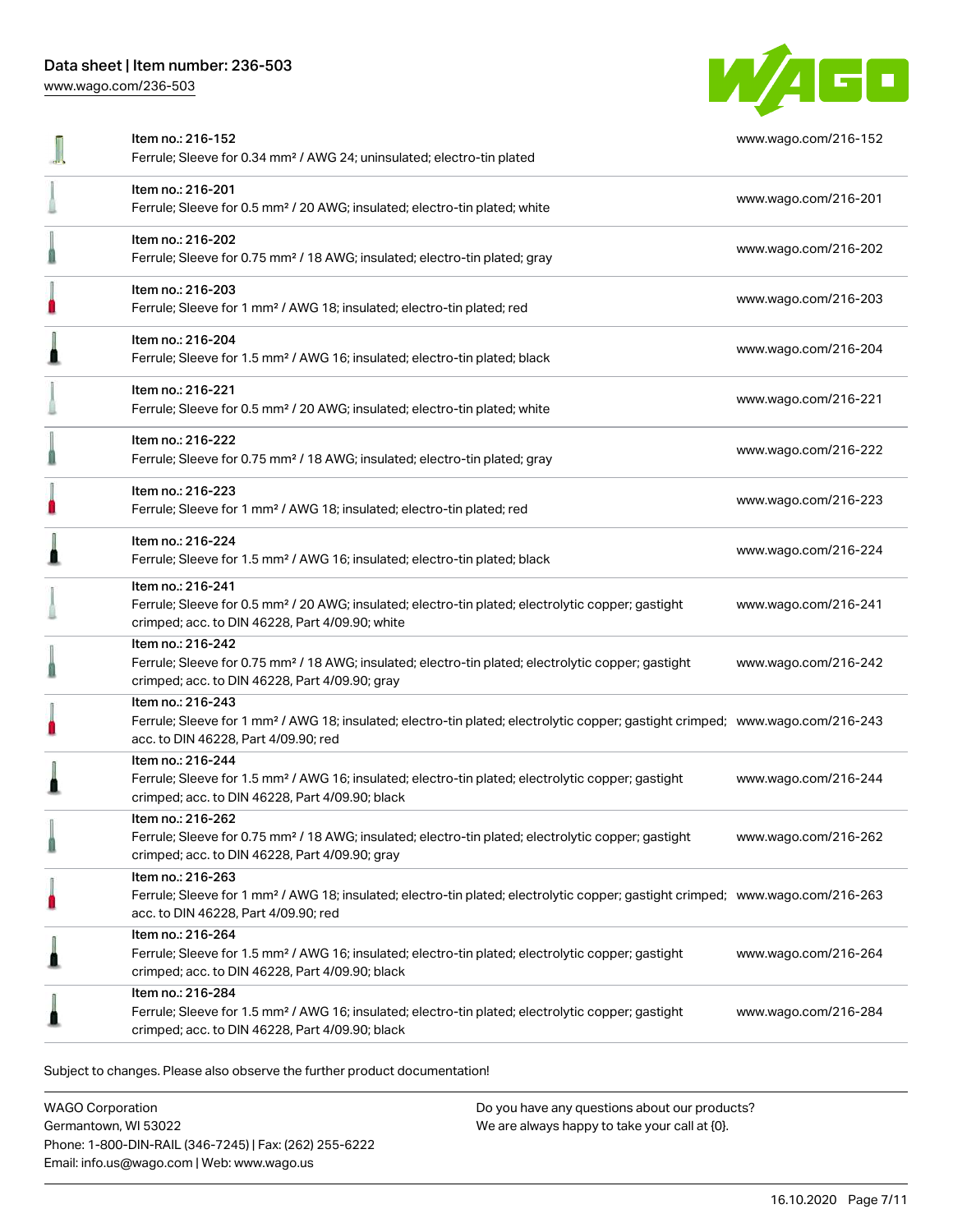## Data sheet | Item number: 236-503 [www.wago.com/236-503](http://www.wago.com/236-503)



| Item no.: 216-301<br>Ferrule; Sleeve for 0.25 mm <sup>2</sup> / AWG 24; insulated; electro-tin plated; yellow | www.wago.com/216-301 |
|---------------------------------------------------------------------------------------------------------------|----------------------|
| Item no.: 216-302<br>Ferrule; Sleeve for 0.34 mm <sup>2</sup> / 22 AWG; insulated; electro-tin plated; green  | www.wago.com/216-302 |
| Item no.: 216-321<br>Ferrule; Sleeve for 0.25 mm <sup>2</sup> / AWG 24; insulated; electro-tin plated; yellow | www.wago.com/216-321 |
| Item no.: 216-322<br>Ferrule; Sleeve for 0.34 mm <sup>2</sup> / 22 AWG; insulated; electro-tin plated; green  | www.wago.com/216-322 |

## **Downloads**

Documentation

| <b>Additional Information</b>                                                                                                                                          |             |               |          |
|------------------------------------------------------------------------------------------------------------------------------------------------------------------------|-------------|---------------|----------|
| Technical explanations                                                                                                                                                 | Apr 3, 2019 | pdf<br>3.6 MB | Download |
|                                                                                                                                                                        |             |               |          |
| <b>CAD files</b>                                                                                                                                                       |             |               |          |
| CAD data                                                                                                                                                               |             |               |          |
| 2D/3D Models 236-503                                                                                                                                                   |             | <b>URL</b>    | Download |
| CAE data                                                                                                                                                               |             |               |          |
| EPLAN Data Portal 236-503                                                                                                                                              |             | <b>URL</b>    | Download |
| ZUKEN Portal 236-503                                                                                                                                                   |             | <b>URL</b>    | Download |
| <b>PCB Design</b>                                                                                                                                                      |             |               |          |
| Symbol and Footprint 236-503                                                                                                                                           |             | <b>URL</b>    | Download |
| CAx data for your PCB design, consisting of "schematic symbols and PCB footprints",<br>allow easy integration of the WAGO component into your development environment. |             |               |          |

#### Supported formats:

- $\blacksquare$ Accel EDA 14 & 15
- $\blacksquare$ Altium 6 to current version
- $\blacksquare$ Cadence Allegro
- $\blacksquare$ **DesignSpark**
- $\blacksquare$ Eagle Libraries
- $\blacksquare$ KiCad

Subject to changes. Please also observe the further product documentation!

WAGO Corporation Germantown, WI 53022 Phone: 1-800-DIN-RAIL (346-7245) | Fax: (262) 255-6222 Email: info.us@wago.com | Web: www.wago.us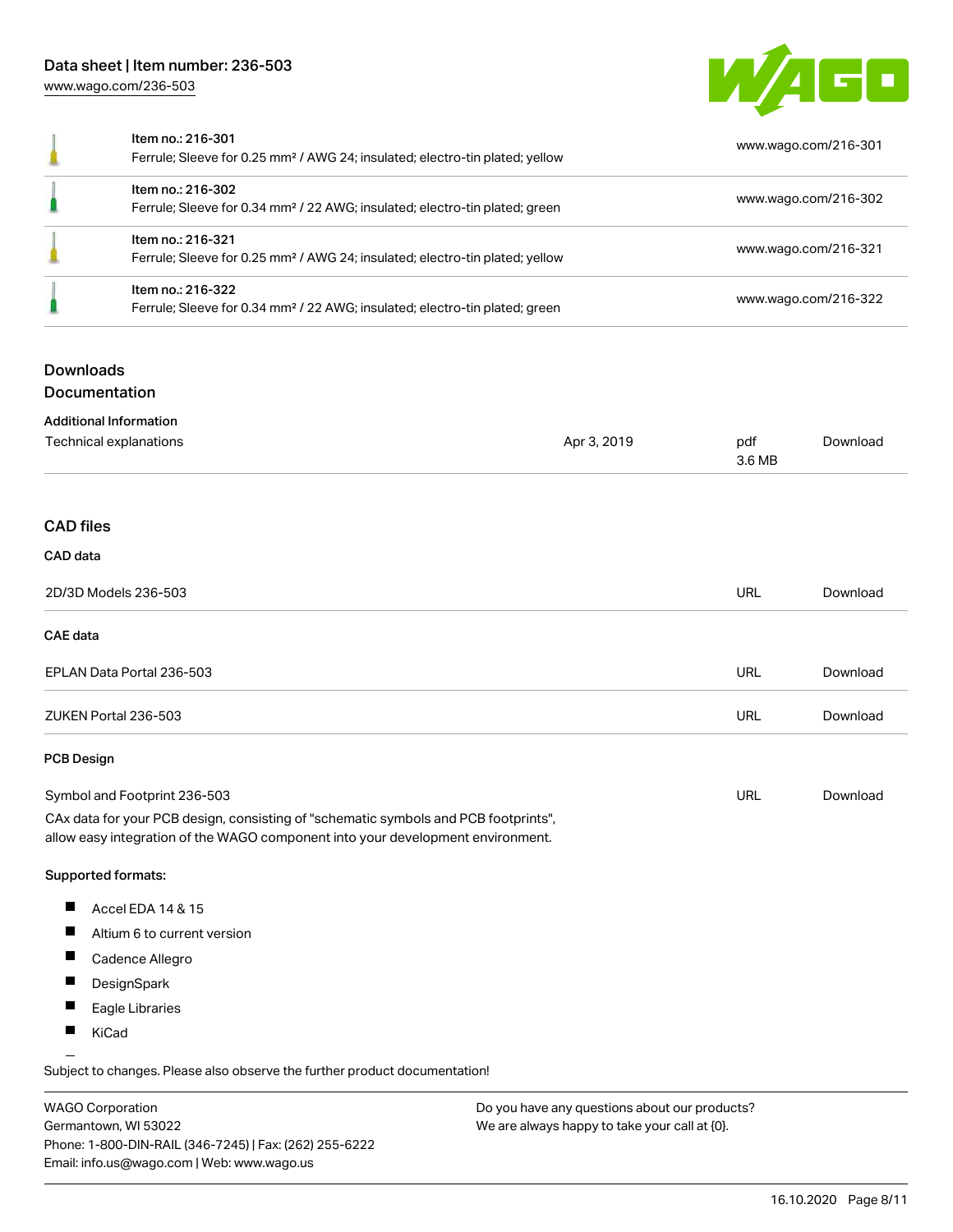[www.wago.com/236-503](http://www.wago.com/236-503)



- $\blacksquare$ Mentor Graphics BoardStation
- $\blacksquare$ Mentor Graphics Design Architect
- $\blacksquare$ Mentor Graphics Design Expedition 99 and 2000
- $\blacksquare$ OrCAD 9.X PCB and Capture
- П PADS PowerPCB 3, 3.5, 4.X, and 5.X
- П PADS PowerPCB and PowerLogic 3.0
- П PCAD 2000, 2001, 2002, 2004, and 2006
- $\blacksquare$ Pulsonix 8.5 or newer
- $\blacksquare$ **STL**
- $\blacksquare$ 3D STEP
- $\blacksquare$ TARGET 3001!
- П View Logic ViewDraw
- $\blacksquare$ Quadcept
- $\blacksquare$ Zuken CadStar 3 and 4
- П Zuken CR-5000 and CR-8000

#### PCB Component Libraries (EDA), PCB CAD Library Ultra Librarian

#### Installation Notes

Conductor termination



Inserting a conductor via 3.5 mm screwdriver.



screwdriver.



Inserting a conductor via 3.5 mm Inserting a conductor via operating tool.

Screwdriver actuation parallel to conductor entry.

Screwdriver actuation perpendicular to conductor entry.

Subject to changes. Please also observe the further product documentation!

WAGO Corporation Germantown, WI 53022 Phone: 1-800-DIN-RAIL (346-7245) | Fax: (262) 255-6222 Email: info.us@wago.com | Web: www.wago.us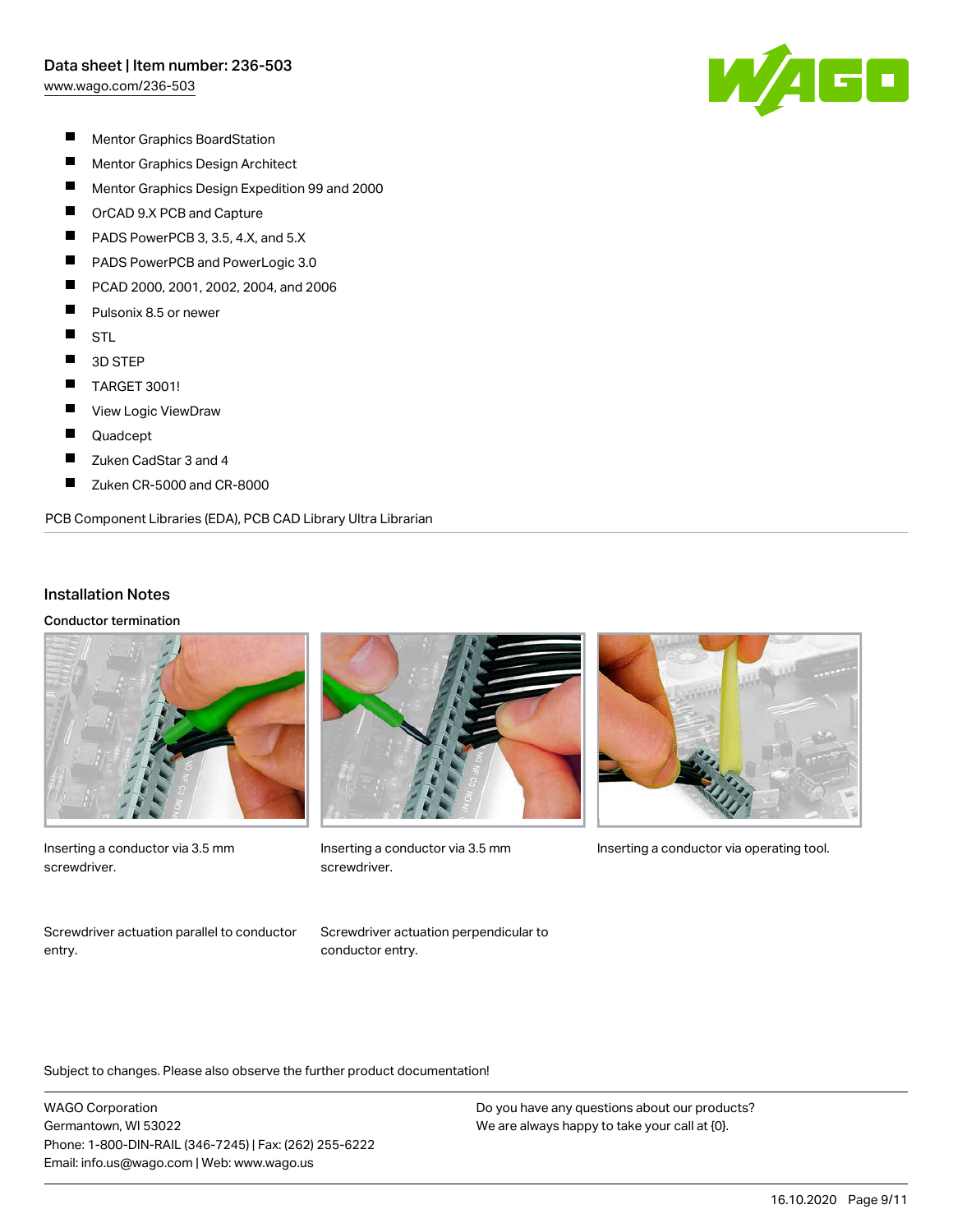### Data sheet | Item number: 236-503 [www.wago.com/236-503](http://www.wago.com/236-503)





Compared to standard screwdrivers, these operating tools are far more convenient for wiring PCB terminal strips at factory.

Installation



PCB Terminal Strips placed behind each other save space – staggering them by half the pin spacing simplifies subsequent wiring of the first row.

Installation

Subject to changes. Please also observe the further product documentation!

WAGO Corporation Germantown, WI 53022 Phone: 1-800-DIN-RAIL (346-7245) | Fax: (262) 255-6222 Email: info.us@wago.com | Web: www.wago.us